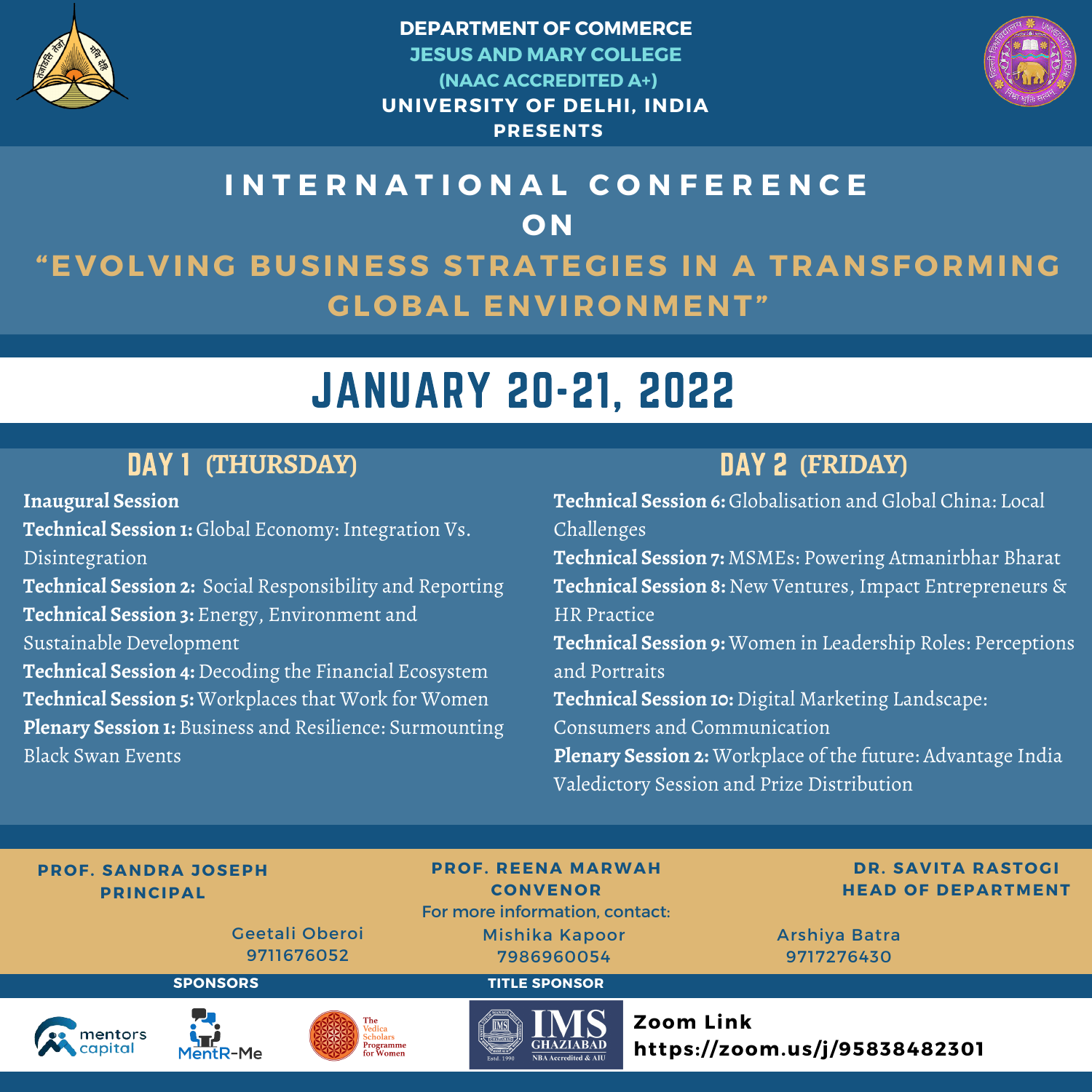



## **Department of Commerce Jesus and Mary College University of Delhi, India**

NAAC Accredited A+

#### International Conference

On

#### **"Evolving Business Strategies in a Transforming Global Environment"**

#### **January 20-21, 2022**

### **Zoom Link for both days - <https://zoom.us/j/95838482301>**

#### *Programme*

| DAY 1-JANUARY 20, 2022 (THURSDAY)                                                           |                                                                                                                                                    |
|---------------------------------------------------------------------------------------------|----------------------------------------------------------------------------------------------------------------------------------------------------|
| <b>Time</b>                                                                                 | Programme                                                                                                                                          |
| <b>Inaugural Session: Evolving Business Strategies in a Transforming Global Environment</b> |                                                                                                                                                    |
| 10:00-10:05                                                                                 | Lighting of the Lamp                                                                                                                               |
| $10:05-10:10$                                                                               | Introduction to IC $-22$ by Prof. Reena Marwah, (Convenor), Professor, Department<br>of Commerce, JMC                                              |
| $10:10-10:15$                                                                               | Welcome Address by Prof. Sandra Joseph, Principal, Jesus and Mary College                                                                          |
| 10:15-10:35                                                                                 | Inaugural Address by the Chief Guest, Dr. Ajay Bhushan Pandey, Ex-Finance<br>Secretary, Government of India, Former Chief Executive Officer, UIDAI |
| 10:35-10:50                                                                                 | Special Address by the Guest of Honour, Mr. Shingo MIYAMOTO,                                                                                       |
|                                                                                             | Minister (Economic and Development), Embassy of Japan                                                                                              |
| 10:50-10:55                                                                                 | Release of the Abstract book                                                                                                                       |
| 10:55-11:00                                                                                 | Vote of thanks by Dr. Savita Rastogi, (HoD), Associate Professor, Department of<br>Commerce, JMC                                                   |
|                                                                                             | Master of Ceremonies: Ms. Mishika Kapoor                                                                                                           |
|                                                                                             | Student Coordinators: Ms. Medha Bhasin, Ms. Charvi Aggarwal                                                                                        |
|                                                                                             | Rapporteur: Ms. Anushka Chaudhary                                                                                                                  |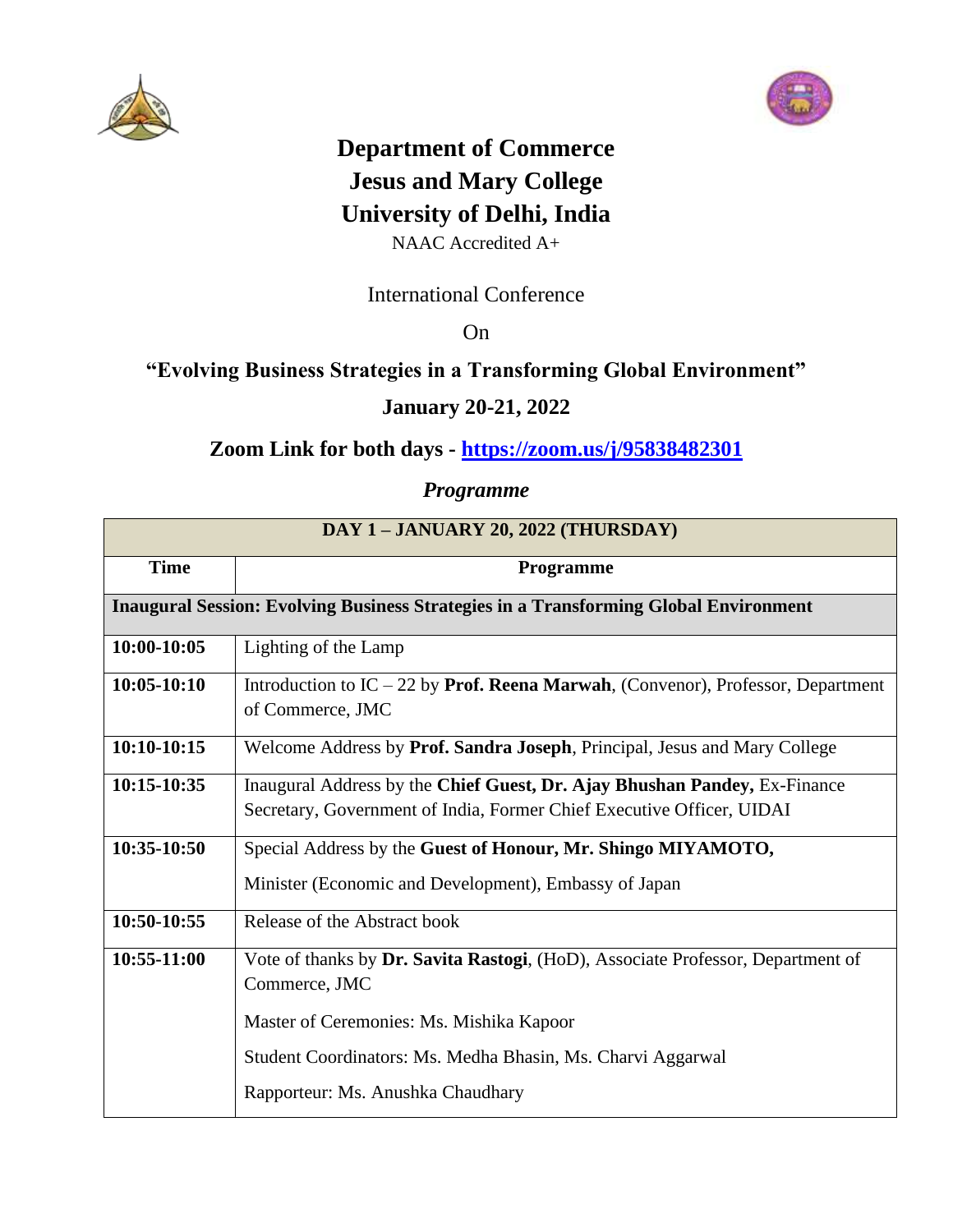| $11:00 - 12:00$ | <b>Technical Session 1: Global Economy: Integration Vs. Disintegration</b>                                                                                                                                                                                                                |
|-----------------|-------------------------------------------------------------------------------------------------------------------------------------------------------------------------------------------------------------------------------------------------------------------------------------------|
|                 | Session Chair: Prof. Marja-Liisa Tenhunen, Rector, Dimitrie Cantemir Christian<br>University, Romania                                                                                                                                                                                     |
|                 | Session Co-Chair: Dr. Rekha Dayal, Associate Professor (Retd), Jesus and Mary<br>College                                                                                                                                                                                                  |
|                 | Session Moderator: Dr. Ruhi Ghai, Assistant Professor, Jesus and Mary College                                                                                                                                                                                                             |
|                 | <b>Paper Presentations</b>                                                                                                                                                                                                                                                                |
|                 | TS 1.1 Ms. Bandara V.P.K.P.M, SANASA Campus                                                                                                                                                                                                                                               |
|                 | "An Evaluation of Environment Sustainable Strategies in CBL Exports (Pvt.) Ltd.,<br>Sri Lanka"                                                                                                                                                                                            |
|                 | TS 1.2 Mr. Irra John Sabazio MURE, Mr. Hyatullah Zahedi, Graduate students,<br>Ritsumeikan Asia Pacific University                                                                                                                                                                        |
|                 | "The genesis of China's real estate crisis and its potential to trigger a global financial<br>crisis"                                                                                                                                                                                     |
|                 | TS 1.3 Ms. Athaya Thahirah Hardono, Ms. Binu Mindula, Mr. Mahmud Nahin<br>Imtiaz, Ms. Haseen Hasnain, Students, Ritsumeikan Asia Pacific University<br>"China's Economic Slowdown: Implications for the Global Economy"                                                                   |
|                 | TS 1.4 Dr. Amanjot Sachdeva and Ms. Astha Kanjlia, Assistant Professors, Ms.<br>Deepali Gupta, Student, Keshav Mahavidyalaya, Ms. Anushka Sonkar, Student,<br>Shaheed Sukhdev College of Business Studies<br>"A Study of Perception of Women in Leadership Roles: Challenges and Covid 19 |
|                 | Impact"                                                                                                                                                                                                                                                                                   |
|                 | Discussant: Ms. Megha Jacob, Assistant Professor, Jesus and Mary College<br>Student Coordinators: Ms. Gunisha Bindra, Ms. Akshaya Parimi                                                                                                                                                  |
|                 | Rapporteurs: Ms. Jolly Kuracheril John, Ms. Mallika Taneja                                                                                                                                                                                                                                |
| $12:00 - 13:00$ | <b>Technical Session 2: Social Responsibility and Reporting</b>                                                                                                                                                                                                                           |
|                 | Session Chair: Dr. Linda Lane, Professor, Department of Social Work, Gothenburg<br>University, Sweden                                                                                                                                                                                     |
|                 | Session Co-Chair: Dr. Vibha Mathur, Associate Professor, Jesus and Mary College                                                                                                                                                                                                           |
|                 | Session Moderator: Ms. Saloni Arora, Assistant Professor, Jesus and Mary College                                                                                                                                                                                                          |
|                 | <b>Paper Presentations</b>                                                                                                                                                                                                                                                                |
|                 | TS 2.1 Dr. Ameeta Motwani, Associate Professor, Department of Commerce JMC                                                                                                                                                                                                                |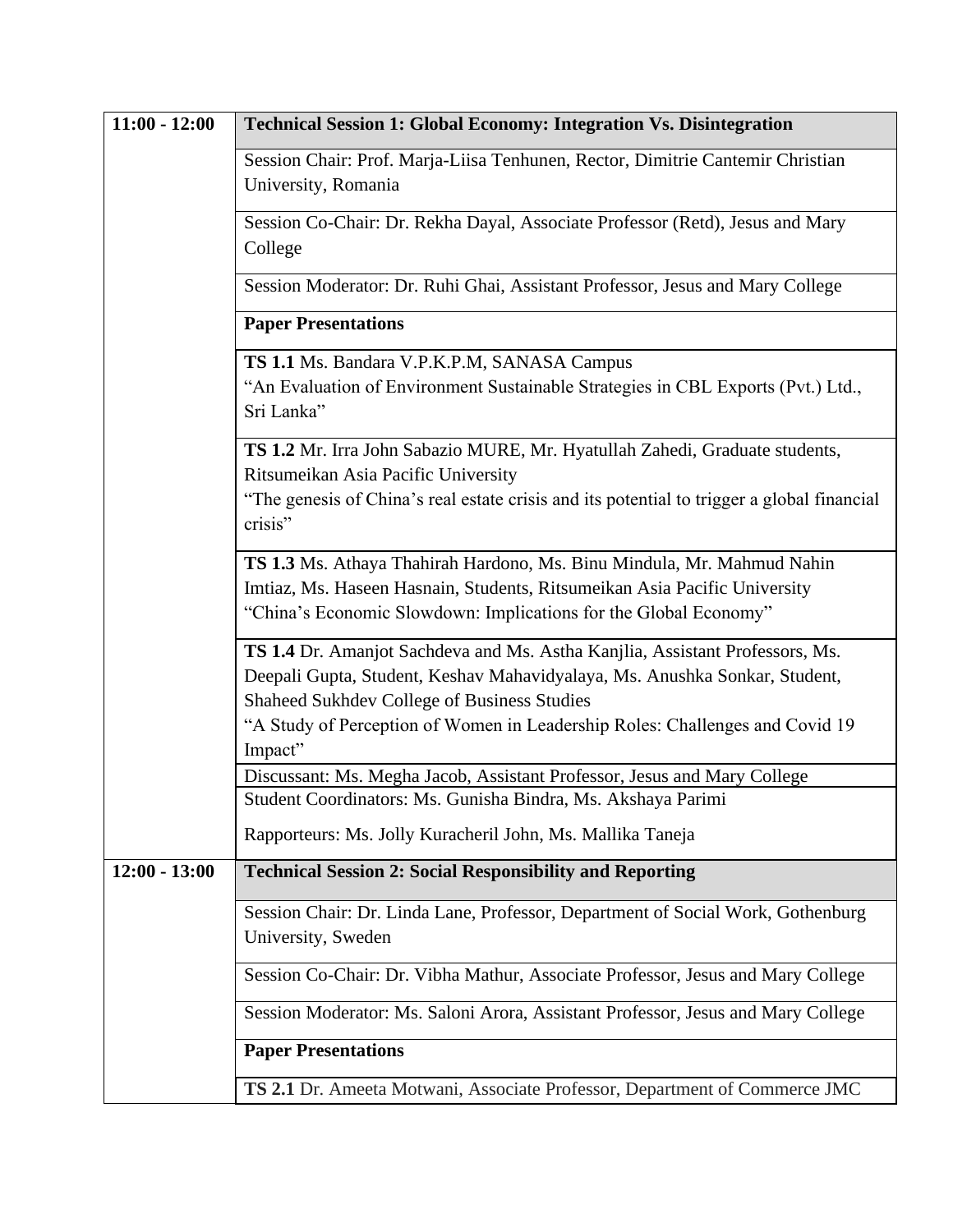|                 | "Strategies for Corporate Responsibility Reporting - A Case Study"                                                                                                                     |
|-----------------|----------------------------------------------------------------------------------------------------------------------------------------------------------------------------------------|
|                 | TS 2.2 Dr. Renu Gupta, Associate Professor and Ms. Gurpreet Kaur, Assistant<br>Professor, JMC<br>"Relationship between Shadow Banking & Real Estate Bubble in China"                   |
|                 | Discussant: Dr. Susan George, Assistant Professor, Jesus and Mary College                                                                                                              |
|                 | Student Coordinators: Ms. Serena Dhir, Ms. Gehna Makhija                                                                                                                               |
|                 | Rapporteurs: Ms. Jeffy Elsa Rajan, Ms. Tushita Gupta                                                                                                                                   |
| $13:00 - 14:00$ | <b>Technical Session 3: Energy, Environment and Sustainable Development</b>                                                                                                            |
|                 | Session Chair: Ms. Brigitte Wuethrich, Designated Partner, Swiss Kalpvriksh<br><b>Education LLP</b>                                                                                    |
|                 | Session Co-Chair: Dr. Chaitra C, Assistant Professor and Head, Department of<br>Political Science, GFGC C S Pura, Karnataka                                                            |
|                 | Session Moderator: Ms. Priyanka Marwah, Assistant Professor, Jesus and Mary<br>College                                                                                                 |
|                 | <b>Paper Presentations</b>                                                                                                                                                             |
|                 | TS 3.1 Ms. Neha, Research Scholar, DSE, University of Delhi<br>"The Impact of the Institutional and Environmental Factors on the Sustainable FDI:<br>Evidence from in ASEAN Economies" |
|                 | TS 3.2 Dr. Sanika Sulochani Ramanayake, Senior Lecturer, Ms. Imalka Herath,<br>Undergraduate Student University of Kelaniya                                                            |
|                 | "The Impact of SMEs on Urban Poverty & Growth in Sri Lanka"                                                                                                                            |
|                 | TS 3.3 Dr. Savita Rastogi, Associate Professor, Ms. Priya Sharma, JRF Holder<br>"Enabling digital inclusive behaviour among women entrepreneurs in MSMEs: An<br>empirical study"       |
|                 | Discussant: Dr. Mahima Varma, Assistant Professor, Jesus and Mary College                                                                                                              |
|                 | Student Coordinators: Ms. Depanshi Gulati, Ms. Shreya Sherry                                                                                                                           |
|                 | Rapporteurs: Ms. Manisha Sindhu, Ms. Mehak Syal                                                                                                                                        |
| $14:00 - 15:00$ | <b>Technical Session 4: Decoding the Financial Ecosystem</b>                                                                                                                           |
|                 | Session Chair: Prof. Ngo Xuan Binh, Institute for Indian & Southwest Asian Studies,<br>Vietnam Academy of Social Sciences, Vietnam                                                     |
|                 | Session Co-Chair: Dr. Renu Gupta, Associate Professor, Jesus and Mary College                                                                                                          |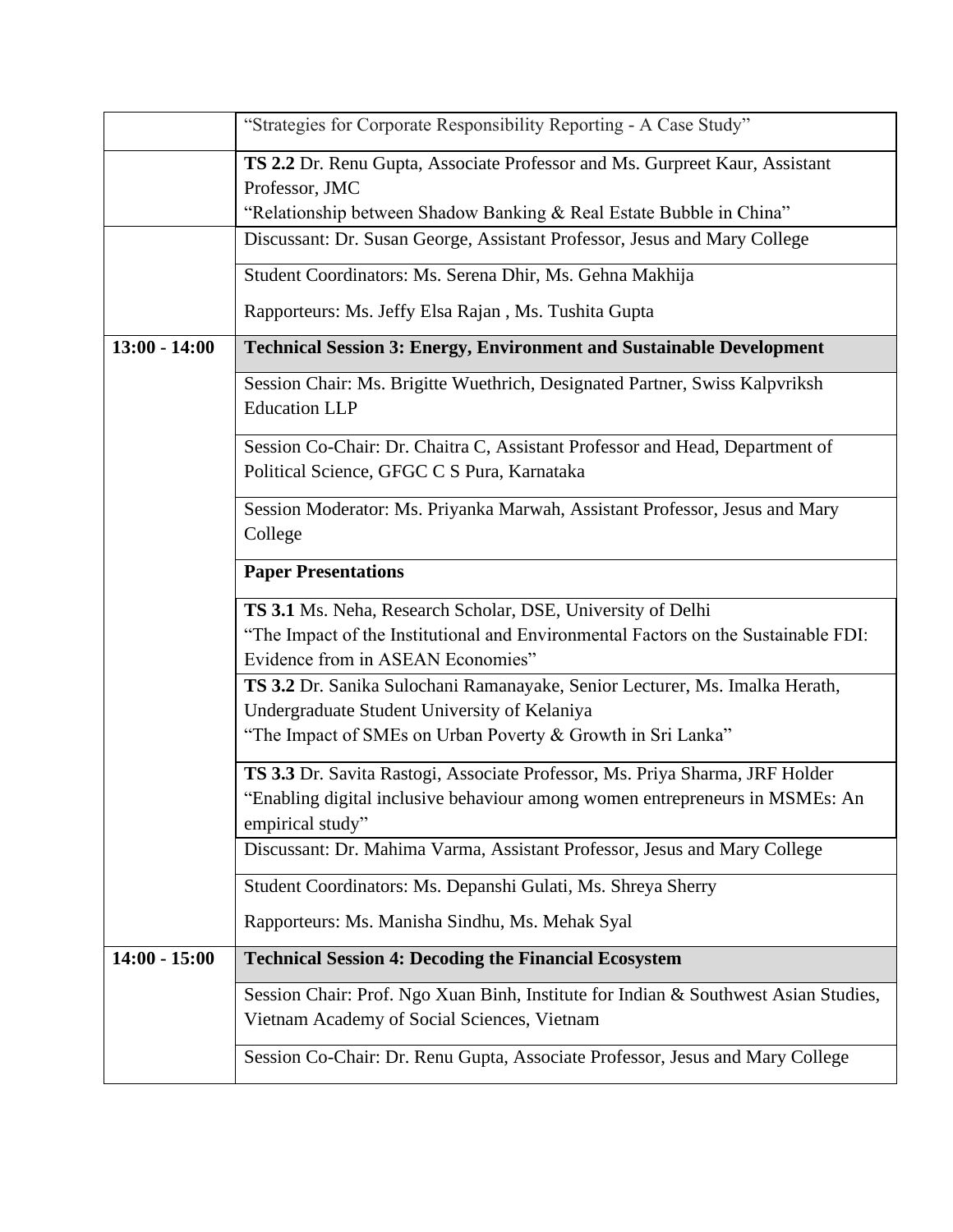|                 | Session Moderator: Ms. Gurpreet Kaur, Assistant Professor, Jesus and Mary College                                                                                                        |
|-----------------|------------------------------------------------------------------------------------------------------------------------------------------------------------------------------------------|
|                 | <b>Paper Presentations</b>                                                                                                                                                               |
|                 | TS 4.1 Dr. Vinod Kumar, Assistant Professor, Sri Venkateswara College<br>"Predicting Bankruptcy of Indian Companies using Binary Logistic Regression"                                    |
|                 | TS 4.2 Ms. Priyanka Marwah, Dr. Anshi Goel, Ms. Saloni Arora; Assistant<br>Professors, JMC                                                                                               |
|                 | "Social Stock Exchange: The Way Forward for India"                                                                                                                                       |
|                 | TS 4.3 Mr. Abhishek Chandola, Ms. Rashika Kumari, Research Scholar, Dr. V. C.<br>Sharma, Professor and Dean, Dr. Kamal Ahmad, Assistant Professor, H.N.B Garhwal<br>University           |
|                 | "Understanding the Financial Behaviour of Millennials and their Continuous<br>Intention to use Fintech Services- An empirical study in Delhi/NCR"                                        |
|                 | TS 4.4 Prof. Amit Kumar Singh, Professor, Dept of Commerce, DSE, DU, Ms.<br>Vrinda Kapur, Assistant Professor, Dept of Commerce, JDMC, DU<br>"The Era of Fintech: Issues and Challenges" |
|                 | Discussant: Dr. Preeti Singh, Professor (Retd), Jagannath International Management<br>School, Kalkaji                                                                                    |
|                 | Student Coordinators: Ms. Vanshika Sodhi, Ms. Jeslin Thomas                                                                                                                              |
|                 | Rapporteurs: Ms. Stuti Malik, Ms. Rebecca Anna D'souza                                                                                                                                   |
| $15:00 - 16:00$ | <b>Technical Session 5: Workplaces that Work for Women</b>                                                                                                                               |
|                 | Session Chair: Prof. Tina S. Clemente, Asian Centre, University of the Philippines<br>Diliman                                                                                            |
|                 | Session Co-Chair: Dr. Nilima Chitgopekar, Associate Professor, Jesus and Mary<br>College                                                                                                 |
|                 | Session Moderator: Ms. Monica Chhabra, Assistant Professor, Jesus and Mary<br>College                                                                                                    |
|                 | <b>Paper Presentations</b>                                                                                                                                                               |
|                 | TS 5.1 Mr. Avdhesh Kumar, PhD Research Scholar, Centre for Comparative Politics<br>& Political Theory, SIS, JNU                                                                          |
|                 | "The Role of Women in Technology- Driven Economy During Covid-19 Pandemic:<br>A Case Study of BPO Industry in India"                                                                     |
|                 | TS 5.2 Dr. Ranjeeta Phukan, Assistant Professor, Vivekananda College, DU                                                                                                                 |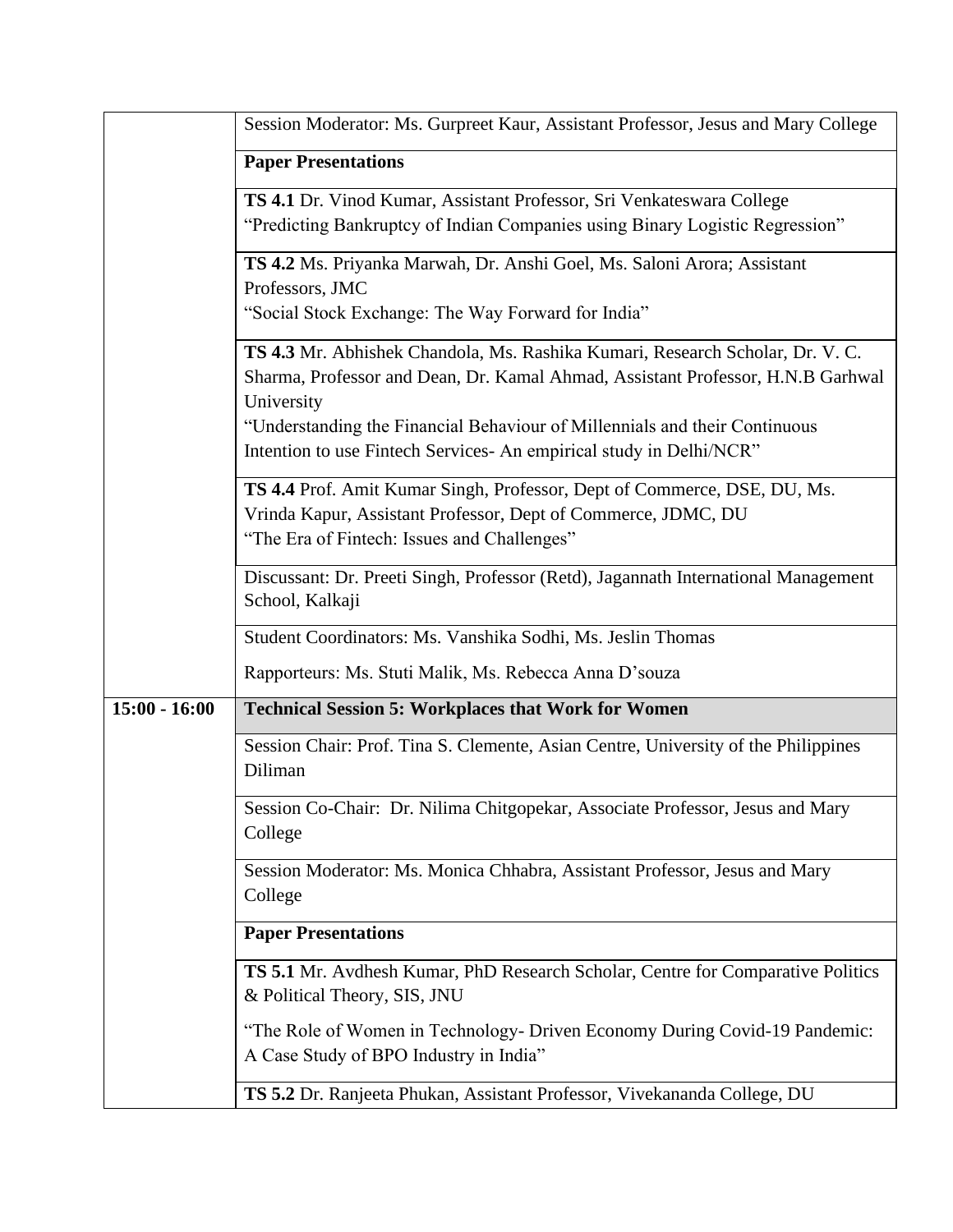|                 | "Micro Women Entrepreneurs in Rural Areas of Assam: Opportunities And            |
|-----------------|----------------------------------------------------------------------------------|
|                 | Challenges (A Case Study Of Kamrup District Rural Areas)"                        |
|                 |                                                                                  |
|                 | TS 5.3 Dr. Mayuri Gaur, Research Assistant, Central University of Jharkhand      |
|                 | "Online Forward Linkage for Grassroot Women Entrepreneurs'- Case Study of        |
|                 | Bamboo Artisans of Dahu village, Ormanjhi Block, Ranchi, Jharkhand"              |
|                 | Discussant: Dr. Maya John, Assistant Professor, Jesus and Mary College           |
|                 | Student Coordinators: Ms. Vanika Kansal. Ms. Jahanvi Singla                      |
|                 | Rapporteurs: Ms. Leah Paul, Ms. Vrinda Vishwanathan                              |
| $16:00 - 17:30$ | Plenary Session 1: Business and Resilience: Surmounting Black Swan Events        |
|                 | The Panelists would debate and discuss issues such as:                           |
|                 | 1. Recessionary trend and protectionism: Its impact on Industry                  |
|                 | 2. Challenges posed by the pandemic                                              |
|                 | 3. US-China Frictions: Impact on Global Businesses                               |
|                 | 4. The transformations in the E-Tailing industry                                 |
|                 | 5. Preparing for the contingencies and stricter financial restrictions           |
|                 | Chair: Prof. Sumati Verma, Professor, Aurobindo College (Evening), University of |
|                 | Delhi                                                                            |
|                 | <b>Panelists:</b>                                                                |
|                 | 1. Ms. Shravani Dang, Founder Board Member, GWPR-India; Advisor, Thapar          |
|                 | University, Board Member, CAF India                                              |
|                 | 2. Ms. Saundharaya Khanna, Economic & Public Policy, MSME, HESPL                 |
|                 | 3. Dr. Naveen Thomas, Assistant Professor, Jindal School of Government and       |
|                 | <b>Public Policy</b>                                                             |
|                 | 4. Ms. Shalini Gupta, Integrated Communication Consultant, Owner Secret          |
|                 | Sauce Communications, Ex-CMO Reliance Broadcast Network Ltd                      |
|                 | 5. Mr. Shubham Maheshwari, Founder, Being Chef, Forbes 30 under 30 Asia          |
|                 | Student Coordinators: Ms. Arshiya Batra, Ms. Pragati Juneja, Ms. Kritika Sehgal  |
|                 |                                                                                  |
|                 | Rapporteurs: Ms. Angela Thomas, Ms. Sherry Cherian                               |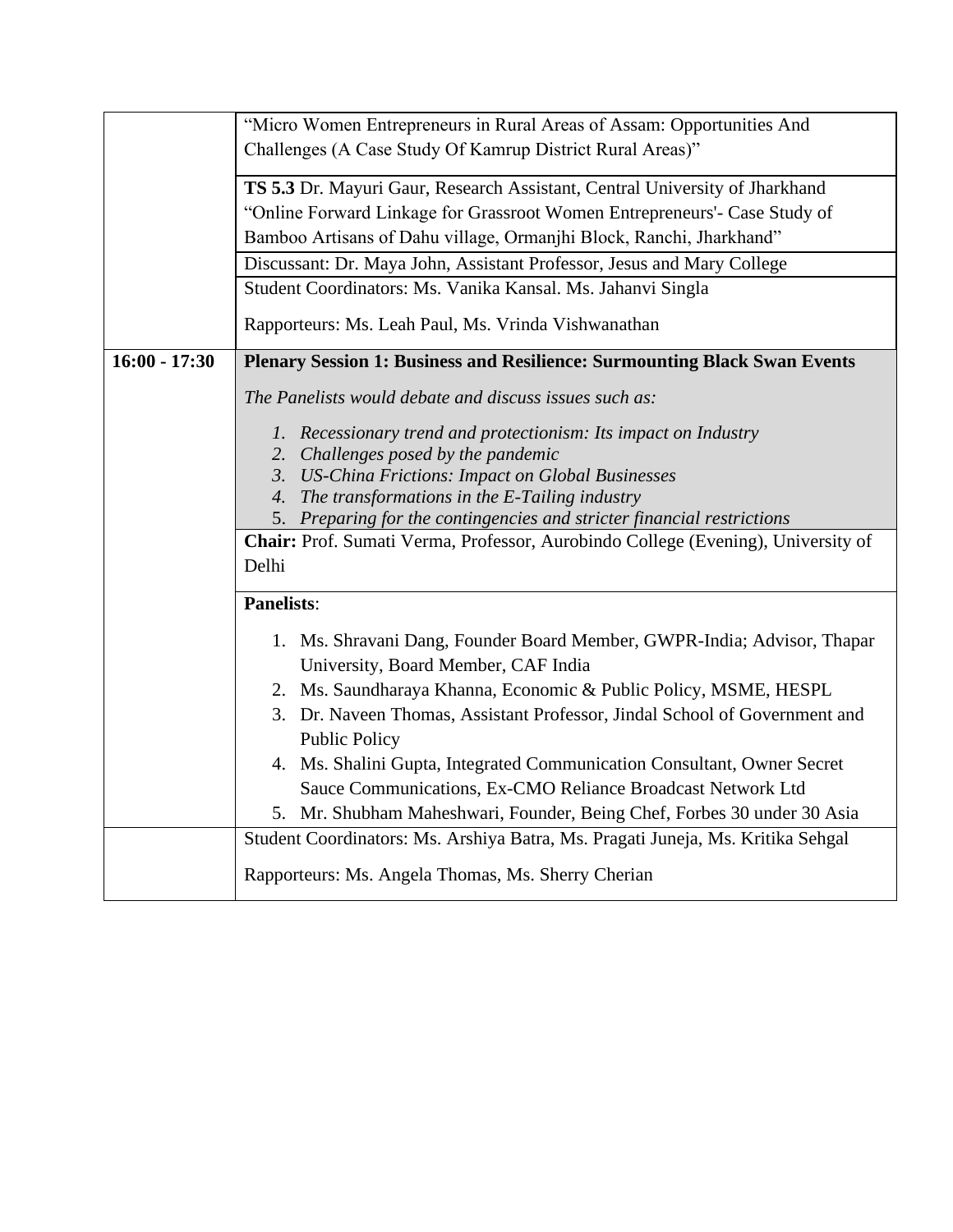| DAY 2 - JANUARY 21, 2022 (FRIDAY) |                                                                                                                                                                                                                                                                       |
|-----------------------------------|-----------------------------------------------------------------------------------------------------------------------------------------------------------------------------------------------------------------------------------------------------------------------|
| <b>Time</b>                       | Programme                                                                                                                                                                                                                                                             |
| $10:00 - 11:00$                   | <b>Technical Session 6: Globalisation and Global China: Local Challenges</b>                                                                                                                                                                                          |
|                                   | Session Chair: Prof. Munim Kumar Barai, Vice Dean, International<br>Cooperation and Research Department, Ritsumeikan Asia Pacific University,<br>Tokyo, Japan                                                                                                         |
|                                   | Session Co-Chair: Prof. Faisal Ahmed, Professor, International Business Area,<br>FORE School of Management, New Delhi                                                                                                                                                 |
|                                   | Session Moderator: Ms. Kashnie Singh, Assistant Professor, Jesus and Mary<br>College                                                                                                                                                                                  |
|                                   | <b>Paper Presentations</b>                                                                                                                                                                                                                                            |
|                                   | TS 6.1 Ms. Muskaan Mehta, Mr. Ahmed Bilal, Ms. Kanatova Aidaana, Mr.<br>Budiman Bryan, Mr. KC Bipan, Students, College of International<br>Management, Ritsumeikan Asia Pacific University<br>"China's Economic Slowdown"                                             |
|                                   | TS 6.2 Ms. Tanuja Puri, Assistant Professor, JIMS<br>"Empirical Analysis of The Stock Markets of BRICS Economies"                                                                                                                                                     |
|                                   | TS 6.3 Mr. Dinesh Thilakarathne, Lecturer, Faculty of Management and<br>Finance, SANASA Campus and Ms. R.A.S. Sandunika, Project Assistant, The<br>Open University of Sri Lanka<br>"Women's Contribution Towards the Success of Small-Scale Business in Sri<br>Lanka" |
|                                   | Discussant: Prof. Reena Marwah, Professor, Jesus and Mary College                                                                                                                                                                                                     |
|                                   | Student Coordinators: Ms. Aarushi Chawla, Ms. Garima Anand                                                                                                                                                                                                            |
|                                   | Rapporteurs: Ms. Jolly Kuracheril John, Ms. Mallika Taneja                                                                                                                                                                                                            |
| $11:00 - 12:00$                   | <b>Technical Session 7: MSMEs: Powering Atmanirbhar Bharat</b>                                                                                                                                                                                                        |
|                                   | Session Chair: Prof. Sukhpal Singh, Professor, Centre for Management in<br>Agriculture, Indian Institute of Management, Ahmedabad                                                                                                                                     |
|                                   | Session Co-Chair: Dr. Sampa Kundu, Consultant, ASEAN India Centre, RIS<br>New Delhi                                                                                                                                                                                   |
|                                   | Session Moderator: Dr. Anshi Goel, Assistant Professor, Jesus and Mary<br>College                                                                                                                                                                                     |
|                                   | <b>Paper Presentations</b>                                                                                                                                                                                                                                            |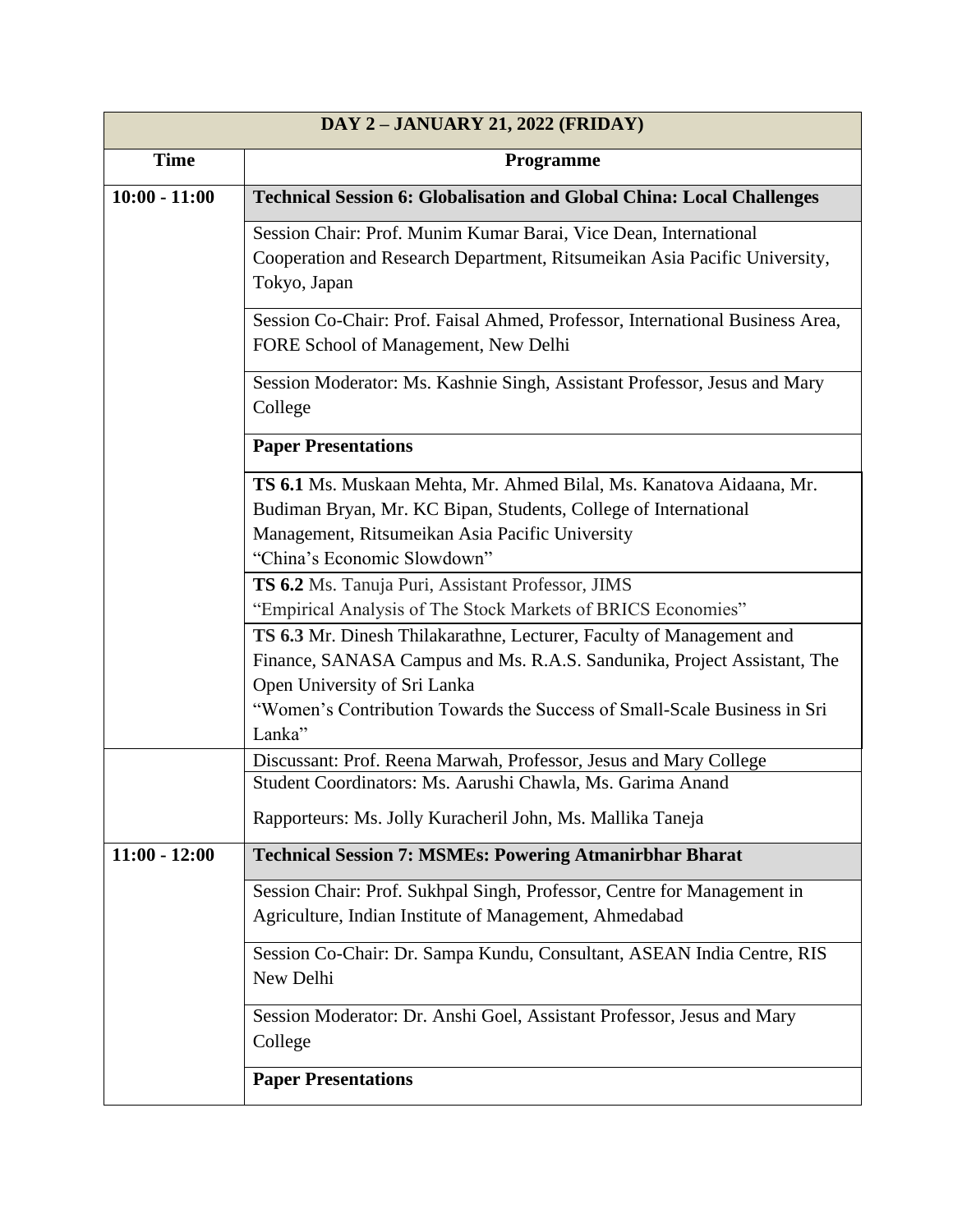|                 | TS 7.1 Dr. Ruchi Bhalla, Assistant Professor, JMC                                      |
|-----------------|----------------------------------------------------------------------------------------|
|                 | "Challenges faced by MSME during COVID-19 Pandemic: A way ahead"                       |
|                 | TS 7.2 Ms. Pournamy, PhD Scholar, JNU                                                  |
|                 | "Women in Micro-Credit Enterprises in India"                                           |
|                 | TS 7.3 Ms. Megha Jacob, Assistant Professor, JMC                                       |
|                 | "The Role of Mutual Credit Guarantee in Financing Micro & Small Enterprises            |
|                 | in India"                                                                              |
|                 | Discussant: Dr. Jasmin, Assistant Professor, Jesus and Mary College                    |
|                 | Student Coordinators: Ms. Mahika Wadhwa, Ms. Prapti Barnawal                           |
|                 | Rapporteurs: Ms. Jeffy Elsa Rajan, Ms. Tushita Gupta                                   |
| $12:00 - 13:00$ | <b>Technical Session 8: New Ventures, Impact Entrepreneurs &amp; HR Practice</b>       |
|                 | Session Chair: Dr. Piyanat Soikham, Lecturer, Ubon Ratchathani University,<br>Thailand |
|                 | Session Co-Chair: Dr. Savita Rastogi, Associate Professor, Jesus and Mary<br>College   |
|                 | Session Moderator: Ms. Vrinda Moda, Assistant Professor, Jesus and Mary<br>College     |
|                 | <b>Paper Presentations</b>                                                             |
|                 | TS 8.1 Dr. Amit Agrawal, Assistant Professor, Government Degree College                |
|                 | "Start-Up India for Entrepreneurial Ecosystem Improvement"                             |
|                 | TS 8.2 Mr. Thale Prem Sajjan, Student, Ket's V.G. Vaze College, Mumbai                 |
|                 | "GHRM: Successful Way Towards Growth of India in Business"                             |
|                 | TS 8.3 Ms. W.W.L.C.Jananjana, Department of Social Statistics, Faculty of              |
|                 | Social Sciences, University of Kelaniya, Sri Lanka                                     |
|                 | "A Study on High performance HR work practices impact on Job satisfaction              |
|                 | and organization profit (Comparison between Government and Private                     |
|                 | Organizations): Based on the Gampaha district"                                         |
|                 | Discussant: Dr. Priya Bhatnagar, Assistant Professor, Jesus and Mary College           |
|                 | Student Coordinators: Ms. Rhea Marwah, Ms. Sanya Jindal                                |
|                 | Rapporteurs: Ms. Manisha Sindhu, Ms. Mehak Syal                                        |
|                 |                                                                                        |
| $13:00 - 14:00$ | <b>Technical Session 9: Women in Leadership Roles: Perceptions and</b>                 |
|                 | <b>Portraits</b>                                                                       |
|                 | Session Chair: Ms. Emma Dipper, Director, Gender and Religious Freedom, UK             |
|                 |                                                                                        |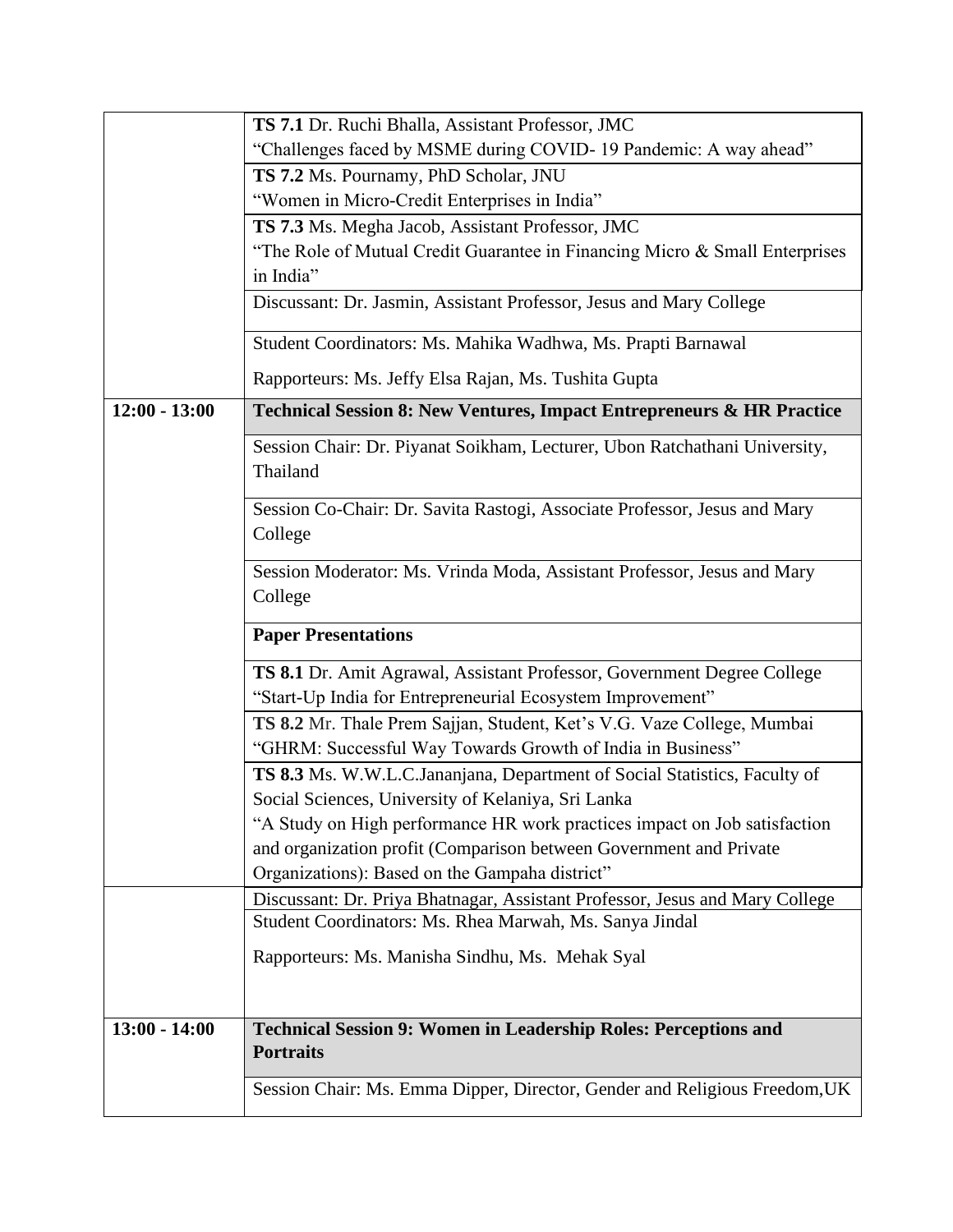|                 | Session Co-Chair: Ms. Tione Taweni Chakhwantha, Founder and Executive                                           |
|-----------------|-----------------------------------------------------------------------------------------------------------------|
|                 | Director, Centre for Human Rights & Community Development (CHRCD)                                               |
|                 | Session Moderator: Ms. Trisha Chowdhry, Assistant Professor, Jesus and Mary                                     |
|                 | College                                                                                                         |
|                 | <b>Paper Presentations</b>                                                                                      |
|                 | TS 9.1 Prof. Dinesh Adlakha, Professor, JMC                                                                     |
|                 | "Hindrance and Challenges for the Businesswomen in Latin American                                               |
|                 | Countries: An overview"                                                                                         |
|                 | TS 9.2 Dr. Sampa Kundu, Consultant, ASEAN-India Centre, RIS, Ms. Arpita<br>Singh, PhD Scholar, Amity University |
|                 | "Covid-19, Women Entrepreneurs and the Untold Stories So Far"                                                   |
|                 | Discussant: Dr. Ameeta Motwani, Associate Professor, Jesus and Mary College                                     |
|                 | Student Coordinators: Ms. Kopal Garg, Ms. Khushi Jain                                                           |
|                 | Rapporteurs: Ms. Stuti Malik, Ms. Rebecca Anna D'souza                                                          |
| $14:00 - 15:00$ | Technical Session 10: Digital Marketing Landscape: Consumers &<br>Communication                                 |
|                 | Session Chair: Dr. Rishika Nayyar, Lecturer, University of Sussex, UK                                           |
|                 | Session Co-Chair: Dr. Ameeta Motwani, Associate Professor, Jesus and Mary                                       |
|                 | College                                                                                                         |
|                 | Session Moderator: Ms. Charu Sarin Arora, Assistant Professor, Jesus and Mary<br>College                        |
|                 | <b>Paper Presentations</b>                                                                                      |
|                 | TS 10.1 Ms. Jyoti Kukreja, Assistant Professor, Jagannath International                                         |
|                 | Management School, Kalkaji                                                                                      |
|                 | "Bricks versus Clicks: Changing Landscapes of Digital Entrepreneurship"                                         |
|                 | TS 10.2 Mr. Satyam, PhD Research Scholar, Panjab University                                                     |
|                 | "Mobile Advertising and Attitudes of Consumers: A Bibliometric Analysis"                                        |
|                 | TS 10.3 Dr. Anshi Goel, Assistant Professor, Ms. Shambhavi Yadav and Ms.<br>Ria Malik, Students, JMC            |
|                 | "The Interplay of Brand Management Strategy and Brand Equity: A Case from                                       |
|                 | the Luxury Hospitality Industry"                                                                                |
|                 | Discussant: Dr. Pavitra Bhardwaj, Assistant Professor, Jesus and Mary College                                   |
|                 | Student Coordinators: Ms. Tigmanshi Singh, Ms. Preeny Joseph                                                    |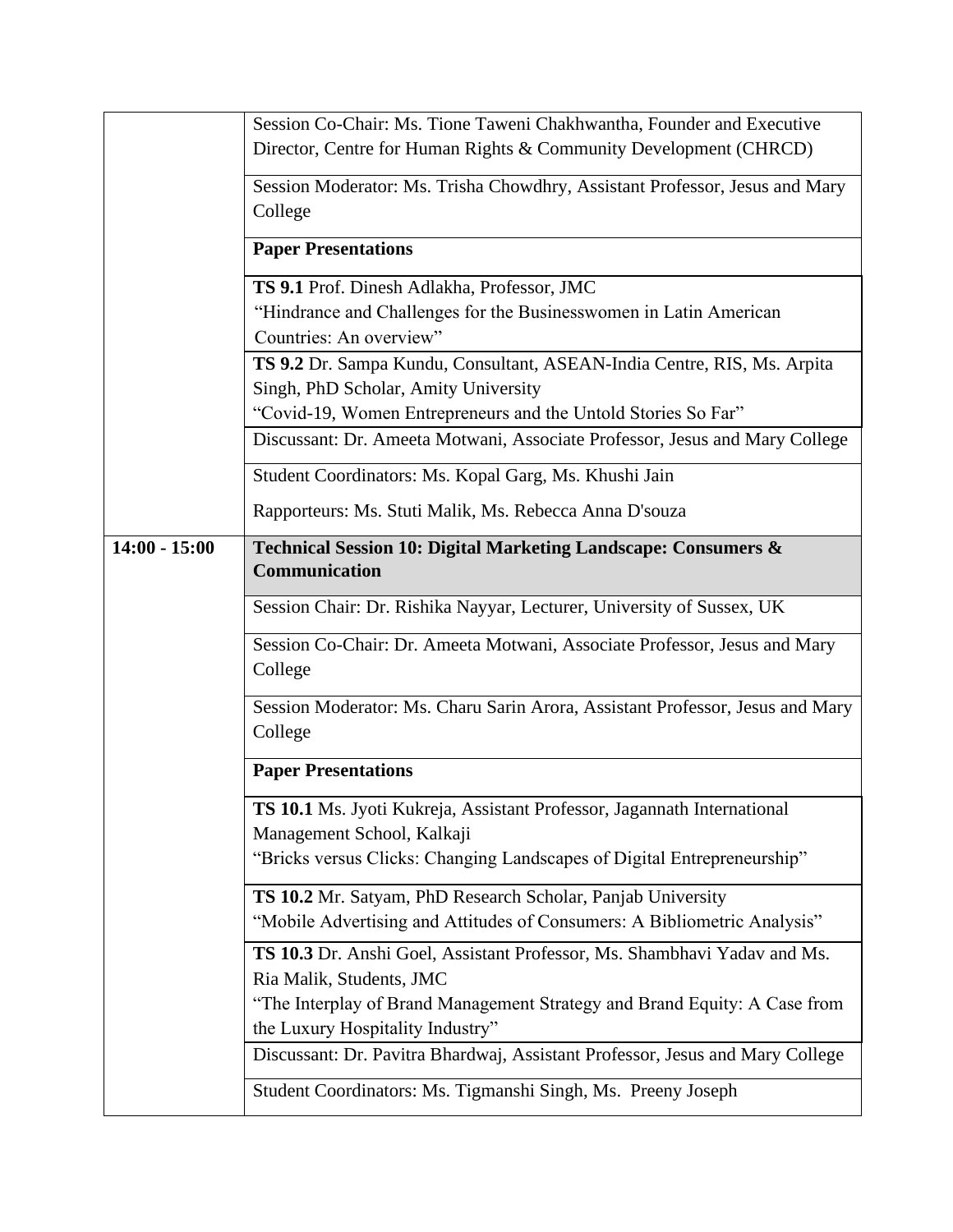|                 | Rapporteurs: Ms. Leah Paul, Ms. Vrinda Vishwanathan                                                                                                                                                                                                                                                                                                                                                                                                                                                                                                                                                                      |
|-----------------|--------------------------------------------------------------------------------------------------------------------------------------------------------------------------------------------------------------------------------------------------------------------------------------------------------------------------------------------------------------------------------------------------------------------------------------------------------------------------------------------------------------------------------------------------------------------------------------------------------------------------|
| $15:00 - 16:30$ | Plenary Session 2: Workplace of the future: Advantage India                                                                                                                                                                                                                                                                                                                                                                                                                                                                                                                                                              |
|                 | This Panel will seek to address questions such as:                                                                                                                                                                                                                                                                                                                                                                                                                                                                                                                                                                       |
|                 | 1. Will there be more opportunities in the Gig Economy?<br>2. What kind of skills will our students need to equip themselves to adapt<br>to the new work practices?<br>3. What opportunities do we anticipate emerging from the Government's<br><b>Skill India Mission?</b><br>4. Can the digital dividend translate into a demographic dividend?                                                                                                                                                                                                                                                                        |
|                 | <b>Chair:</b> Dr. Preeti Singh, Professor (Retd), Jagannath International Management<br>School, Kalkaji                                                                                                                                                                                                                                                                                                                                                                                                                                                                                                                  |
|                 | Co-Chair: Dr. Harsh Pratap Singh, Associate Professor (Finance), IMS<br>Ghaziabad                                                                                                                                                                                                                                                                                                                                                                                                                                                                                                                                        |
|                 | <b>Panelists:</b>                                                                                                                                                                                                                                                                                                                                                                                                                                                                                                                                                                                                        |
|                 | 1. Ms. Anoushka Adya, Marketing Professional<br>2. Ms. Pallavi Bishnoi, Senior AVP, Invest India<br>3. Prof. Ernesto Noronha, Professor, Indian Institute of Management,<br>Ahmedabad, Section Editor, Journal of Business Ethics<br>4. Mr. Anuj Batra, Co-founder Andromeida, Ex-CEO Birla<br>5. Mr. Ritesh Chopra, Partner- Chief Operating Officer, KPMG Global<br>Services Pvt Ltd.<br>Mr. Raunaq Bhatija, Head, Digital and Social Media Marketing, Tata<br>6.<br>Communication<br>Student Coordinators: Ms. Arshiya Batra, Ms. Kriti Sammi, Ms. Vedha Dhawan<br>Rapporteurs: Ms. Angela Thomas, Ms. Sherry Cherian |
| $16:30 - 17:30$ | <b>Valedictory Session and Prize Distribution</b>                                                                                                                                                                                                                                                                                                                                                                                                                                                                                                                                                                        |
|                 | Welcome and Felicitation of Guests by Ms. Geetali Oberoi and Ms. Arshiya<br><b>Batra</b><br>Special Address by Chief Guest, Prof. Suman Kundu, Former Director, South<br>Campus                                                                                                                                                                                                                                                                                                                                                                                                                                          |
|                 | Address by Special Guest, Dr. Urvashi Makkar, Director IMS Ghaziabad                                                                                                                                                                                                                                                                                                                                                                                                                                                                                                                                                     |
|                 | Reporting and Summing up by Dr. Renu Gupta, Associate Professor,<br>Department of Commerce, JMC                                                                                                                                                                                                                                                                                                                                                                                                                                                                                                                          |